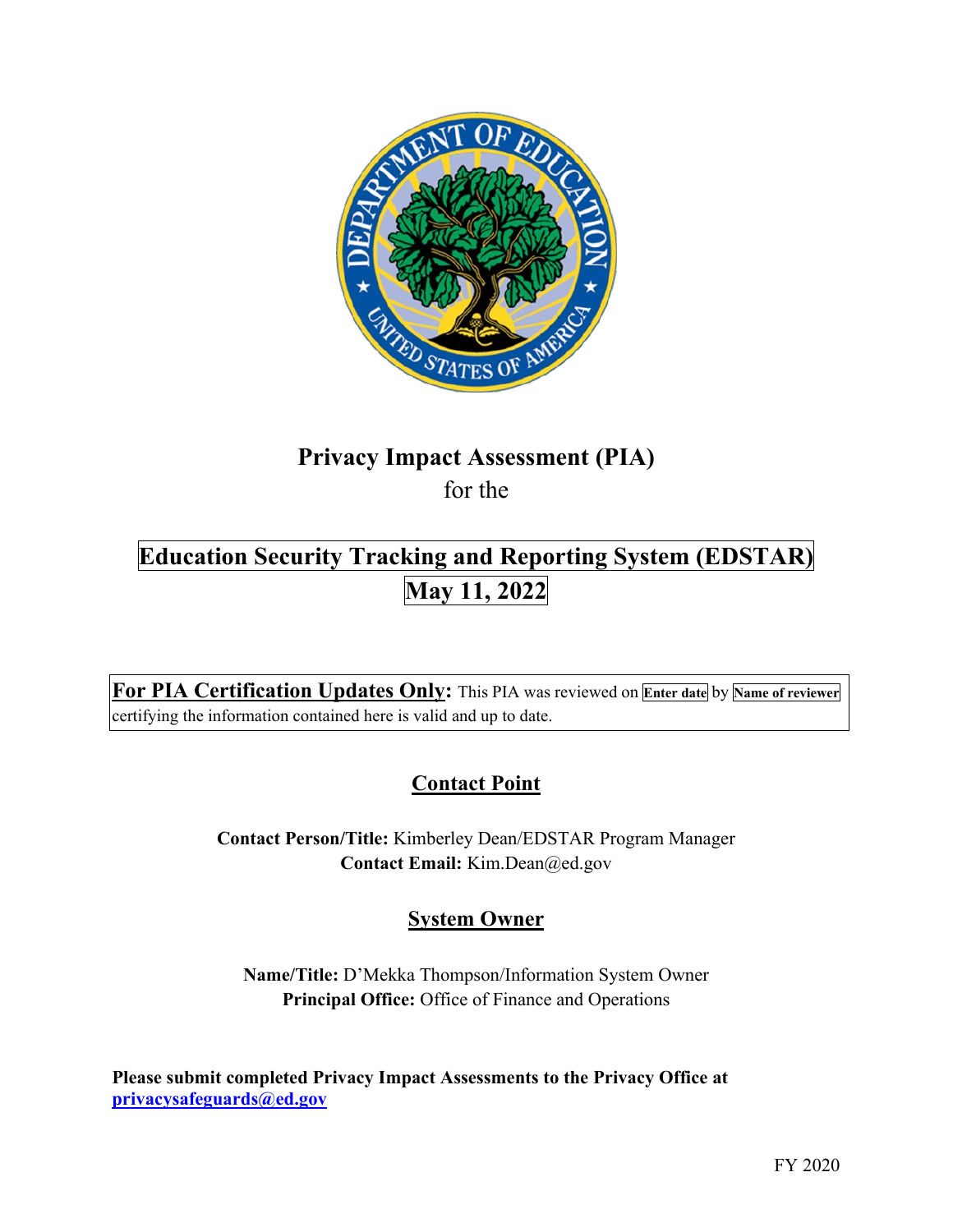*Please complete this Privacy Impact Assessment (PIA) on how personally identifiable information (PII) is collected, stored, protected, shared, and managed electronically by your system. You may wish to consult with your ISSO in completing this document. If a question does not apply to your system, please answer with N/A.* 

#### **1. Introduction**

or purpose for the system. **1.1.** Describe the system including the name, acronym, and a brief description of the program

 Verification (PIV) ID issuance and physical access control, and tracking system consisting of a group of four applications that reside on the Department's Enterprise to create, process, and track security records, issue Homeland Security Presidential The U.S. Department of Education (Department) Security Tracking and Reporting System (EDSTAR) is a background investigation, security clearance, Personal Identity Technology Services Integrated Service System (ETS-ISS) and Enterprise Technology Services-Infrastructure-Government Service System Information System (ETS-INFRA-GSS) general support systems. EDSTAR supports all principal offices at the Department Directive-12 (HSPD-12) compliant PIV IDs, control physical access, and monitor security mechanisms for all Department employees and contractors.

The implementation and deployment of EDSTAR is driven by the HSPD-12 directive, which requires a government-wide standard for secure and reliable forms of identification issued to Federal employees and contractors. EDSTAR ensures Departmental compliance with all mandated credentialing requirements. EDSTAR also ensures timely delivery and processing of background investigations and adjudications for Department employees and contractors. EDSTAR consists of 4 components: biometric data, card management (Public Key Infrastructure/Key Management Infrastructure certificates), access control, and background investigation processing.

 This occurs at enrollment stations, some of which are portable and able to be moved to Employees and contractors are provided with PIV IDs through a process of enrollment. locations outside of Department headquarters to enroll Federal employees and contractors. The enrollment stations collect applicant data and then send these data to various EDSTAR components via the Department's virtual private network (VPN). The enrollment stations are composed of desktop and laptop computers, a fingerprint capture and reader device, a scanner, and a digital camera.

EDSTAR applications for background investigations and PIV issuance include: EDSTAR applications for background investigations and PIV issuance include:<br>
Fiscal Year 2022 Privacy Impact Assessment -Page 1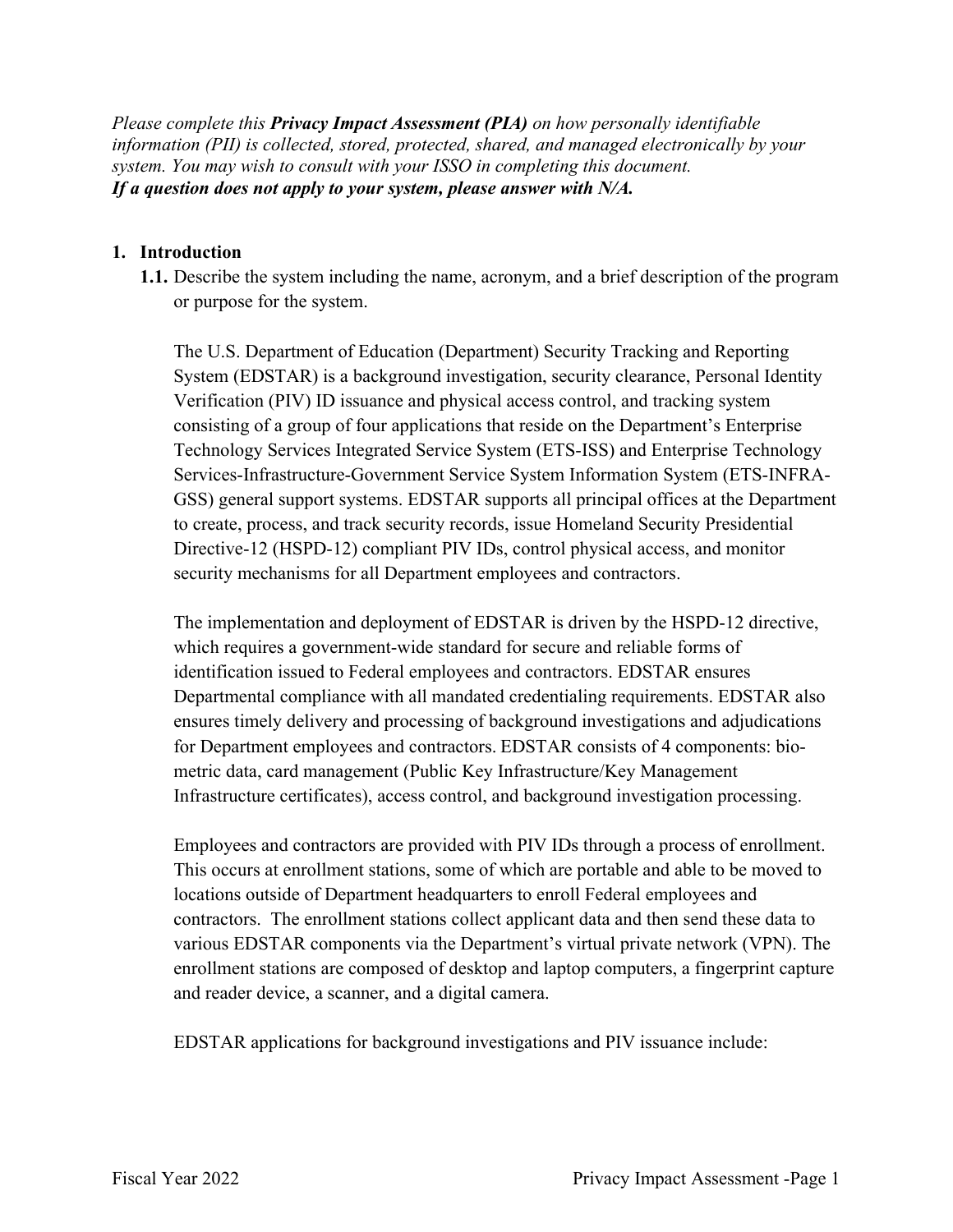Processing System (PIPS); this information is matched to case files for employees and Manager is assigned a unique identifier that is used to track and retrieve information. Once this information is transferred to Security Manager, Department personnel with with enrollment stations and MyID to create an automated PIV card issuance system. Security Manager (Centech): Security Manager is the background investigation and security clearance approval, tracking, and reporting application for EDSTAR. Information on background investigations is imported into Security Manager from other applications outside of EDSTAR such as eDelivery and the Personnel Investigations prospective employees undergoing investigation. Each person with a case file in Security appropriate background investigation and roles can view the updated case files and make adjudicative decisions on background investigations. Security Manager also interfaces

 the data in the Security Manager file for current Federal employees and contractors. For WEBS (CrossMatch): WEBS collects employee/contractor fingerprint and personal data. WEBS sends data to the Security Manager system using an XML interface that matches onboarding employees and contractors, WEBS interfaces with the U.S. Department of Justice (DOJ) Civilian Applicant System (CAS) or the Defense Counterintelligence and Security Agency (DCSA), for criminal history record checks.

MyID (Intercede): MyID is a card management system that stores employee/contractor need to be recovered for any reason (damage, system goes down, etc.), MyID keeps credential information. Each PIV card will contain a certificate which allows the user to be authenticated on the network, digitally sign documents, and encrypt and securely send email messages. MyID houses those certificates and, in the event that those certificates them in escrow (storage) so they can be easily recovered and reissued. The MyID receives validated case information from the enrollment system (WEBS) and the Security Manager System to validate that the individual is eligible for issuance of a PIV card.

DSX (DSX): The DSX application is the current physical access control component for the Department. DSX controls automated access to designated Department buildings and includes the closed circuit TV cameras, monitors, and access control. The ID Access control portion of DSX communicates with card readers via XML to receive cardholder ID information.

**1.2.** Describe the purpose for which the personally identifiable information  $(PII)^{1}$  is collected, used, maintained or shared.

 $1$  The term "personally identifiable information" refers to information which can be used to distinguish or trace an individual's identity, such as their name, social security number, biometric records, etc., alone, or when combined with other personal or identifying information which is linked or linkable to a specific individual, such as date and place of birth, mother's maiden name, etc. **OMB Circular A-130, page 33**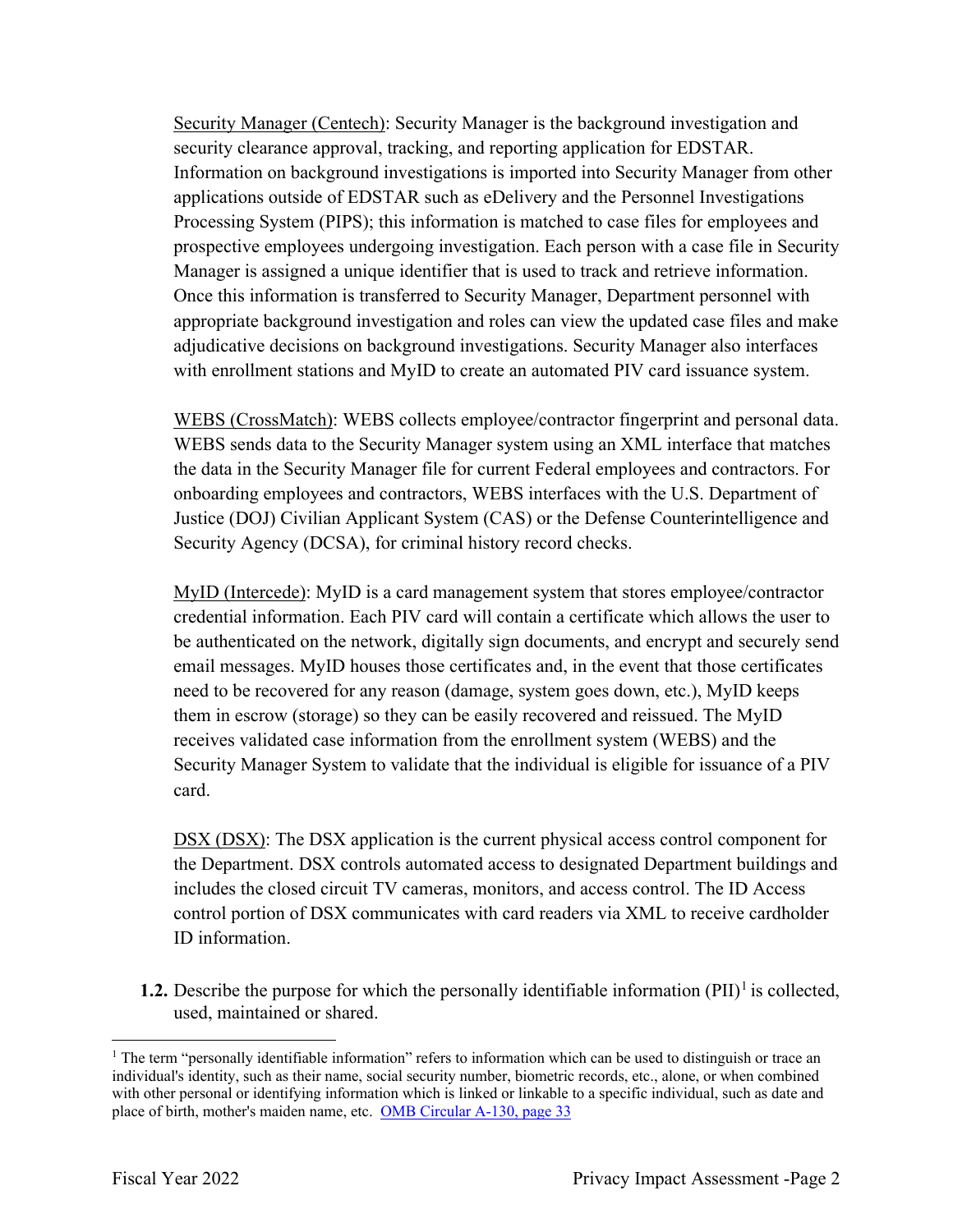Department facilities. EDSTAR collects and maintains PII to facilitate background investigation adjudications, security clearance information, issue PIV cards, and manage physical access to

**1.3.** Is this a new system, or one that is currently in operation?

## Currently Operating System

**1.4.** Is this PIA new, or is it updating a previous version?

## Updated PIA

This PIA is being updated as part of a regular biennial review.

**1.5.** Is the system operated by the agency or by a contractor?

Agency

- **1.5.1.** If the system is operated by a contractor, does the contract or other acquisitionrelated documents include privacy requirements?
	- $\overline{V}$  N/A

Click here to select.

## **2. Legal Authorities and Other Requirements**  *If you are unsure of your legal authority, please contact your program attorney.*

 **2.1.** What specific legal authorities and/or agreements permit and regulate the collection and use of data by the system? Please include name and citation of the authority.

The authorities for collecting, maintaining, and using information for the purposes identified in question 1.2 are:

- Homeland Security Presidential Directive (HSPD)-12.
- 5 CFR 731 (Suitability)
- 5 CFR 732 (National Security)
- 5 CFR 736 (Personnel Investigations)
- Executive Order 13467: Reforming Processes Related to Suitability for Government Employment, Fitness for Contractor Employees, and Eligibility for Access to Classified National Security Information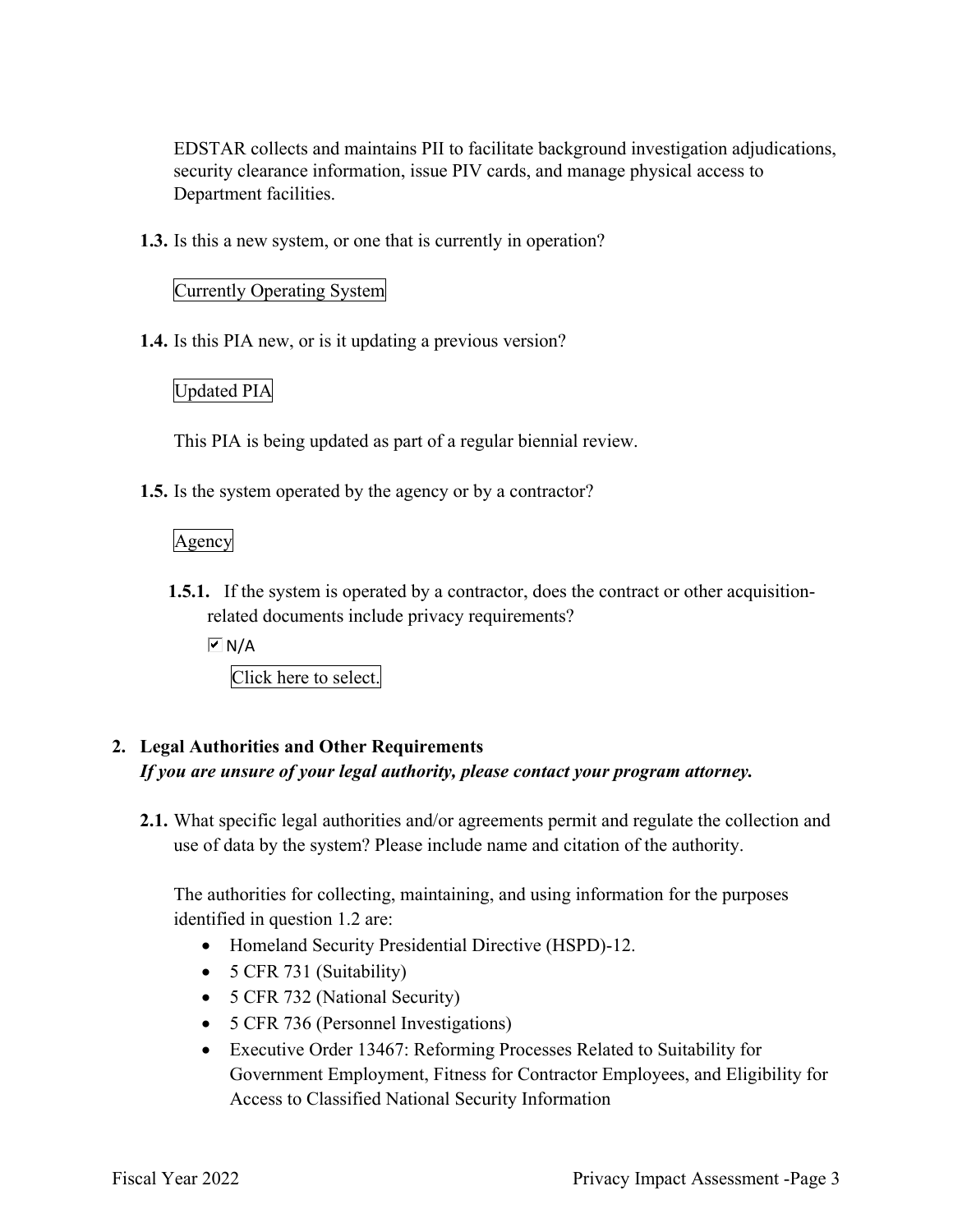- Executive Order 9397: Numbering System for Federal Accounts relating to Individual Persons
- Executive Order 13526: Classified National Security Information
- Executive Order 10577: Amending the Civil Service Rules and authorizing a new appointment system for the competitive service
- Executive Order 10865: Safeguarding classified information within industry
- Executive Order 12333: United States intelligence activities

## **SORN**

 **2.2.** Is the information in this system retrieved by an individual's name or personal identifier such as a Social Security Number or other identification?

## Yes

 This information is retrieved by searching one or more of the following fields: Unique Identifier (Person Handle), $2$  Social Security number (SSN), and name.

**2.2.1.** If the above answer is **YES,** this system will need to be covered by Privacy Act System of Records Notice(s)  $(SORN(s))$ .<sup>3</sup> Please provide the SORN name, number, Federal Register citation and link, or indicate that a SORN is in progress.  $\Box$  N/A

The System of Records Notice, "Investigatory Material Compiled for Personnel Security and Suitability, Positive Identification Verification and Access Control for the Department of Education Security Tracking and Reporting System (EDSTAR)", SORN Number: 18-05-17 was published to the Federal Register on November 27, 2007.

 **2.2.2.** If the above answer is **NO**, explain why a SORN was not necessary. For Department, etc. example, the information is not retrieved by an identifier, the information is not maintained in a system of records, or the information is not maintained by the

 $\overline{M}$  N/A

 $2$  Unique number assigned to each individual undergoing security clearance investigation that is tracked through Security Manager.

 $3$  A System of Records Notice (SORN) is a formal notice to the public that identifies the purpose for which PII is collected, from whom and what type of PII is collected, how the PII is shared externally (routine uses), and how to access and correct any PII maintained by ED. <https://connected.ed.gov/om/Documents/SORN-Process.pdf>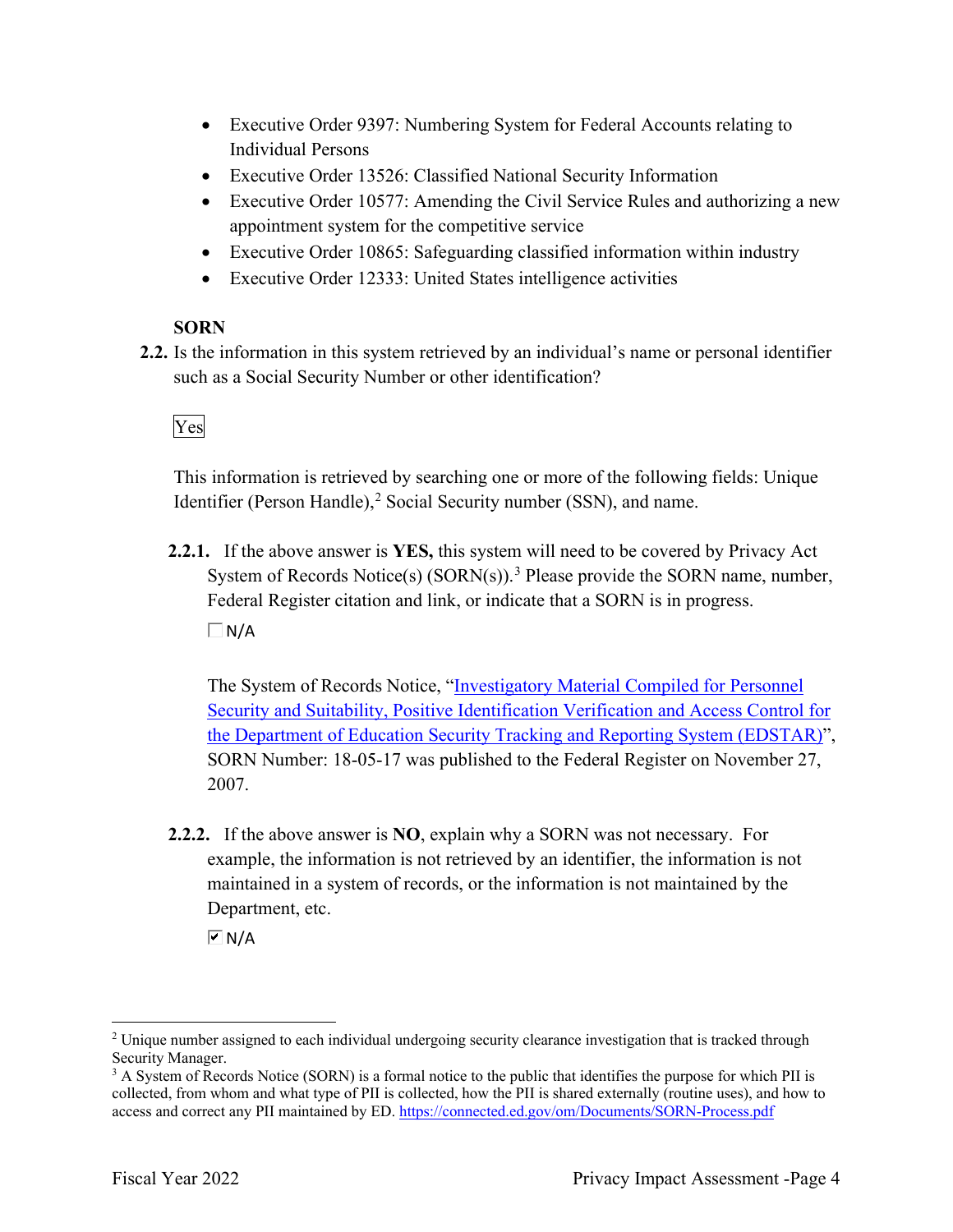#### **Records Management**

 **an email to [RMHelp@ed.gov](mailto:RMHelp@ed.gov) If you do not know your records schedule, please consult with your records liaison or send** 

**2.3.** What is the records retention schedule approved by National Archives and Records Administration (NARA) for the records contained in this system? Please provide all relevant NARA schedule numbers and disposition instructions.

The Records disposition schedules are:

- Disposition Authority Number: GRS-2017-0006-0024, Records of people not issued clearances. Disposition: Temporary, destroy 1 year after consideration of the candidate ends, but longer retention is authorized if required for business use.
- Disposition Authority Number: DAA-GRS-2017-0006-0025, Records of people issued clearances. Disposition: Temporary, Destroy in accordance with delegated authority agreement or memorandum of understanding.
- timelines in the records disposition schedule? **2.4.** Is the PII contained in this system disposed of appropriately, and in accordance with the

Yes

#### **3. Characterization and Use of Information**

#### **Collection**

**3.1.** List the specific PII elements (e.g., name, email, address, phone number, date of birth, Social Security, etc.) that the system collects, uses, disseminates, or maintains.

The information contained in the system may include information pertaining to individuals' character, conduct, and loyalty to the United States as relevant to the determination of their suitability for employment in the Department. The system includes:

- Name
- Former names
- Birth date
- Birthplace
- SSN
- Fingerprints
- Home address
- Phone numbers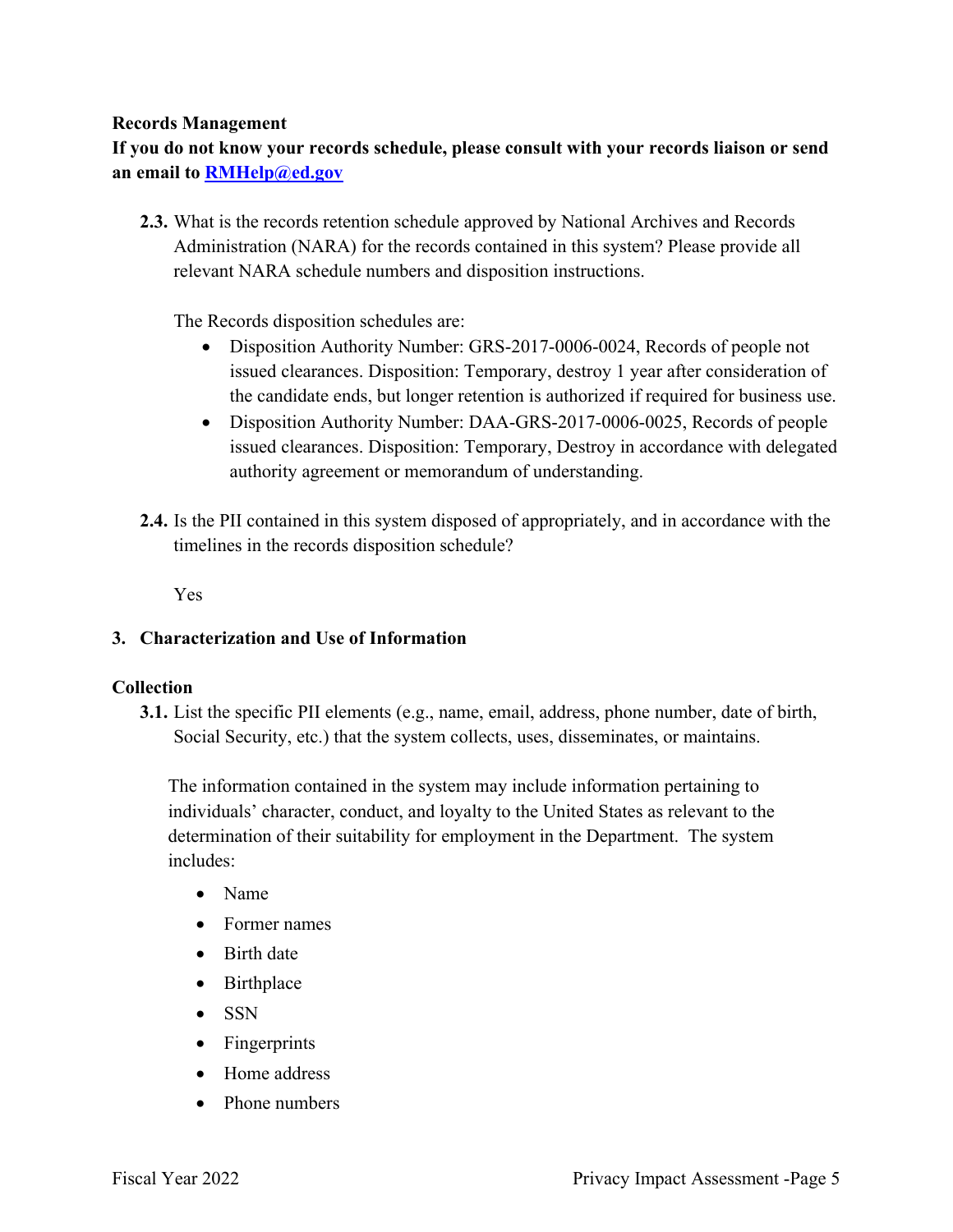- Employment history
- Residential history
- Education and degrees earned
- Names and contact information of associates and references
- Citizenship
- Names, birth dates, and addresses of relatives
- Citizenship of relatives
- Names of relatives who work for the Federal Government
- Mental health history
- Drug use
- Financial information
- Summary report of investigation
- Results of suitability decisions
- Level of security clearance
- Date of issuance of security clearance
- Requests for appeal
- Witness statements
- Investigator's notes
- Tax return information
- Credit reports
- Security violations, circumstances of violations, and agency actions taken

These records also may, as appropriate to the individual being investigated, include the following types of information:

- Documentation as to arrests and convictions for violations of the law
- Reporting on interviews held with the individual, his or her present and former supervisors, co-workers, associates, neighbors, educators, and other associates
- suitability investigations • Correspondence involving the individual related to adjudication of
- Reports of inquiries made of law enforcement agencies for information about the individual contained in the agencies' records

For more detail on information collected through background investigations, please reference the Electronic Questionnaire for Investigations Processing (eQIP) PIA.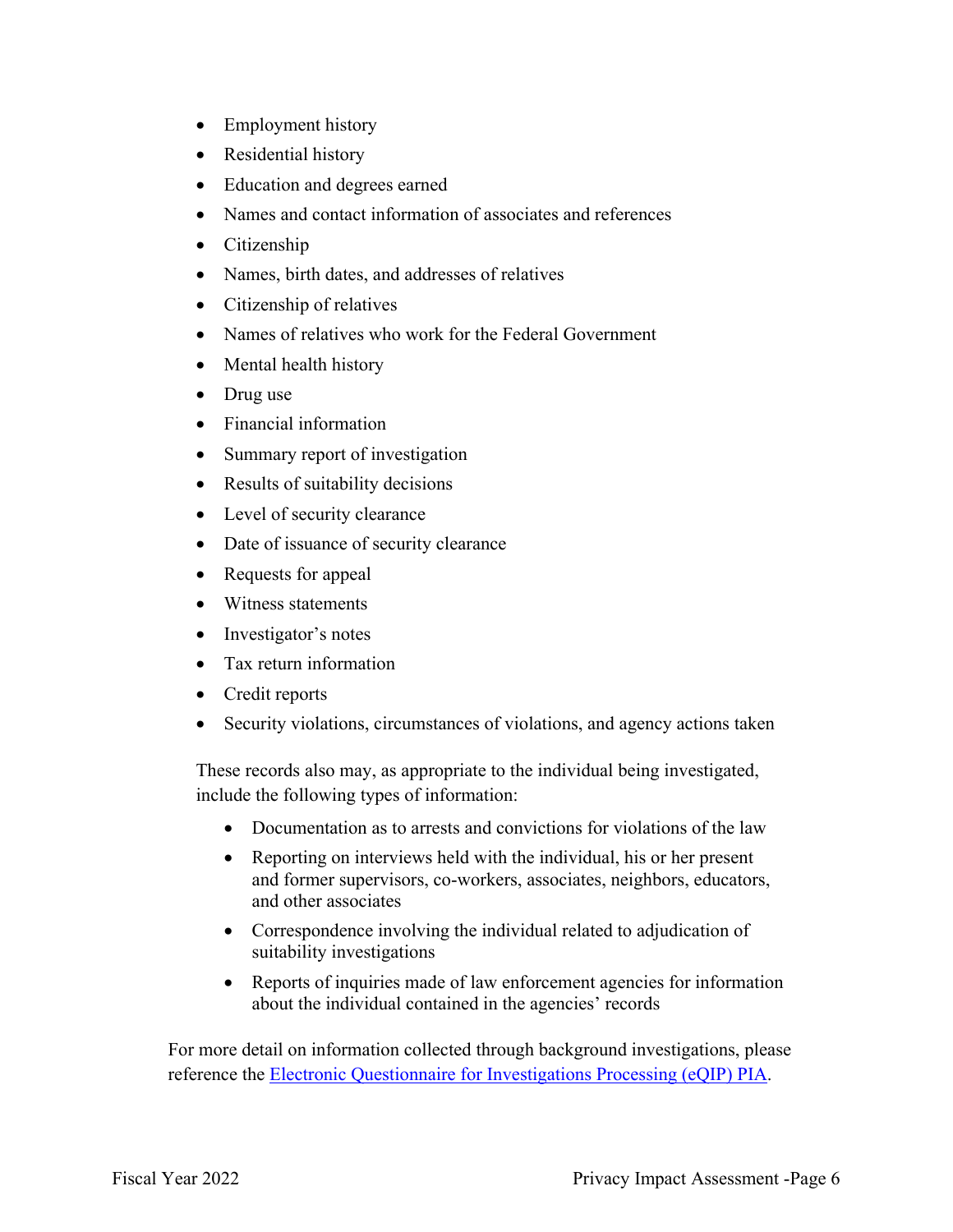related to a particular background investigation during the course of the investigation. In addition to the information listed above, EDSTAR may also obtain information

 **3.2.** Does the system collect only the minimum amount required to achieve the purpose stated in Question 1.2?<br>Yes

 Department facilities. Information collected is needed to ensure the individual seeking a security clearance or access to Department facilities or systems are fully vetted and cleared. The PII collected and maintained is the minimum amount required by EDSTAR. EDSTAR collects and maintains PII to facilitate background investigation adjudications, track security clearance information, issue PIV cards, and manage physical access to

- **3.3.** What are the sources of PII collected (e.g., individual, school, another agency, commercial sources, etc.)?
	- • Information pertaining to background investigations is acquired from the DCSA, the entity responsible for the initial collection of this information.
	- and position security level from the Federal Personnel Payroll System (FPPS) on • EDSTAR also receives Federal employee information including name, position, a daily basis. This information is used by the Security Manager component of EDSTAR for the purposes of understanding if an employee is still in active status with the Department.
	- As part of the investigation, individuals may submit information requested by Personnel Security.
	- Credit Reporting Act information, and fingerprinting is received directly from • Information (two forms of identification) pertaining to PIV card issuance, Fair individuals.
- **3.4.** How is the PII collected from the stated sources listed in Question 3.3 (e.g., paper form, web page, database, etc.)?

 Information collected directly from individuals by Personnel Security is collected through For the background investigation process, information from DCSA is imported electronically into EDSTAR from two DCSA systems: eDelivery and the PIPS.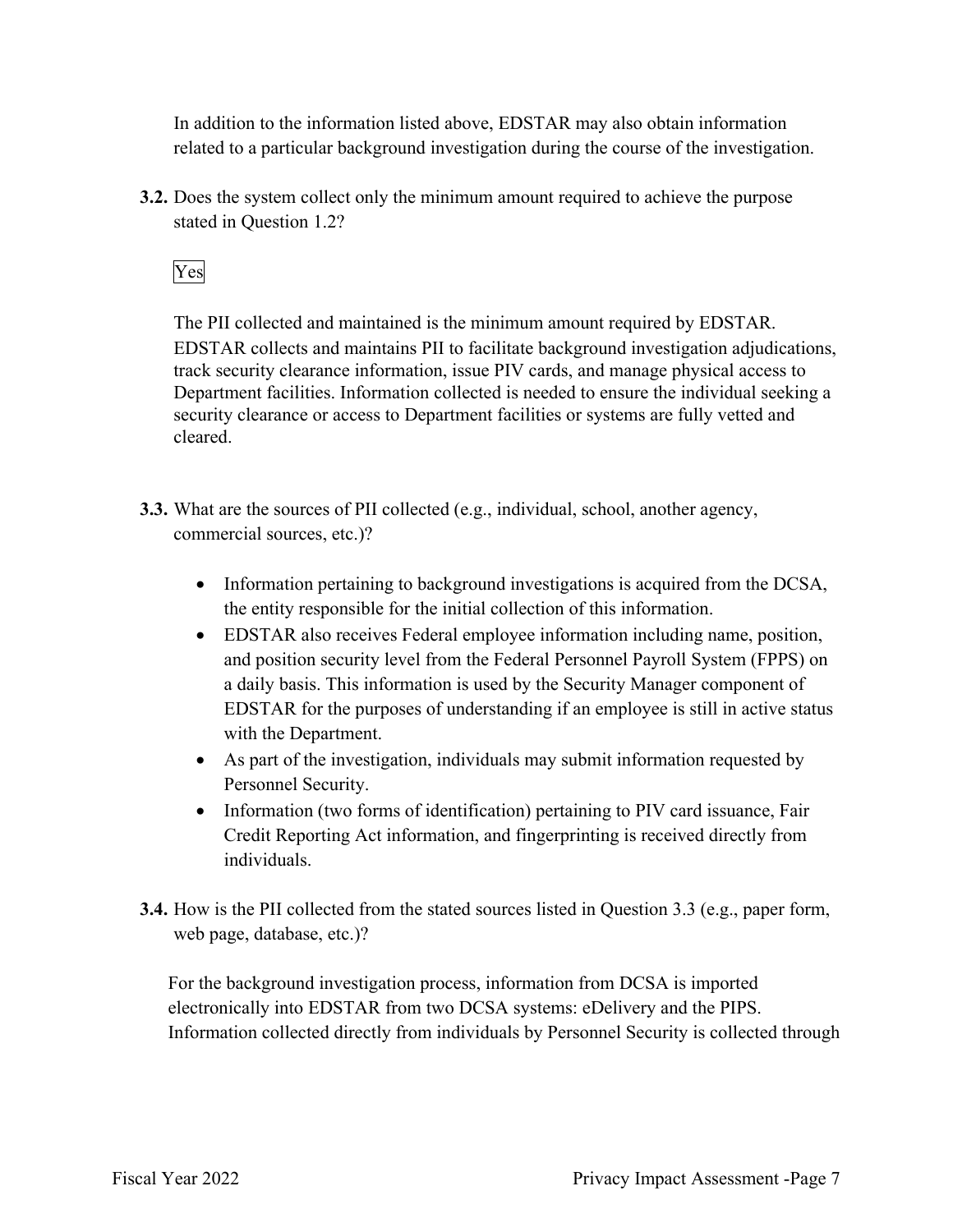a paper or electronic form. <sup>4</sup> Fair Credit Reporting Act information is collected from the individual by the Department through the Fair Credit Reporting Act form.

For the PIV issuance process, information is collected from the individual by the Department through forms. Information is collected through the following:

- Request for Personal Identification Verification, February 2016
- Two forms of identification are collected/scanned as part of the PIV issuance process
- Fingerprints (Fingerprint card FD-258)
- DoJ system, CAS
- **3.5.** How is the PII validated or confirmed to ensure the integrity of the information collected?5 Is there a frequency at which there are continuous checks to ensure the PII remains valid and accurate?

 Initial validation of PII collected through the background investigation process is the responsibility of DCSA but once an investigation concludes and the results are shared with the Department, the Personnel Security Office may further validate the data.

 Throughout the individual's background investigation process, the Personnel Security Office validates the PII information through various methods such as conducting a fingerprint check, credit history check, requesting a background investigation and other investigations as deemed necessary based on suitability or national security investigation requirements.

Ongoing evaluation for national security positions are based on potential alerts that are received by the Department (e.g., arrest, violations). Validation occurs by comparing employee data against the information received from FPPS.

## **Use**

**3.6.** Describe how the PII is used to achieve the purpose stated in Question 1.2 above.

 systems, including restricted areas, and facilitate the issuance of PIV cards. This information is used to verify individuals' background information, make adjudication determinations concerning suitability for Federal employment and suitability for contract positions, manage access to the Department's facilities and information

<sup>&</sup>lt;sup>4</sup> DCSA and DOJ issue the standard forms used to collect information in this system, i.e., Standard Form (SF) 85, SF-85P, SF-85PS, SF-86, SF-87, and Fingerprint card FD-258.

SF-85P, SF-85PS, SF-86, SF-87, and Fingerprint card FD-258.<br><sup>5</sup> Examples include restricted form filling, account verification, editing and validating information as it's collected, and communication with the individual whose information it is.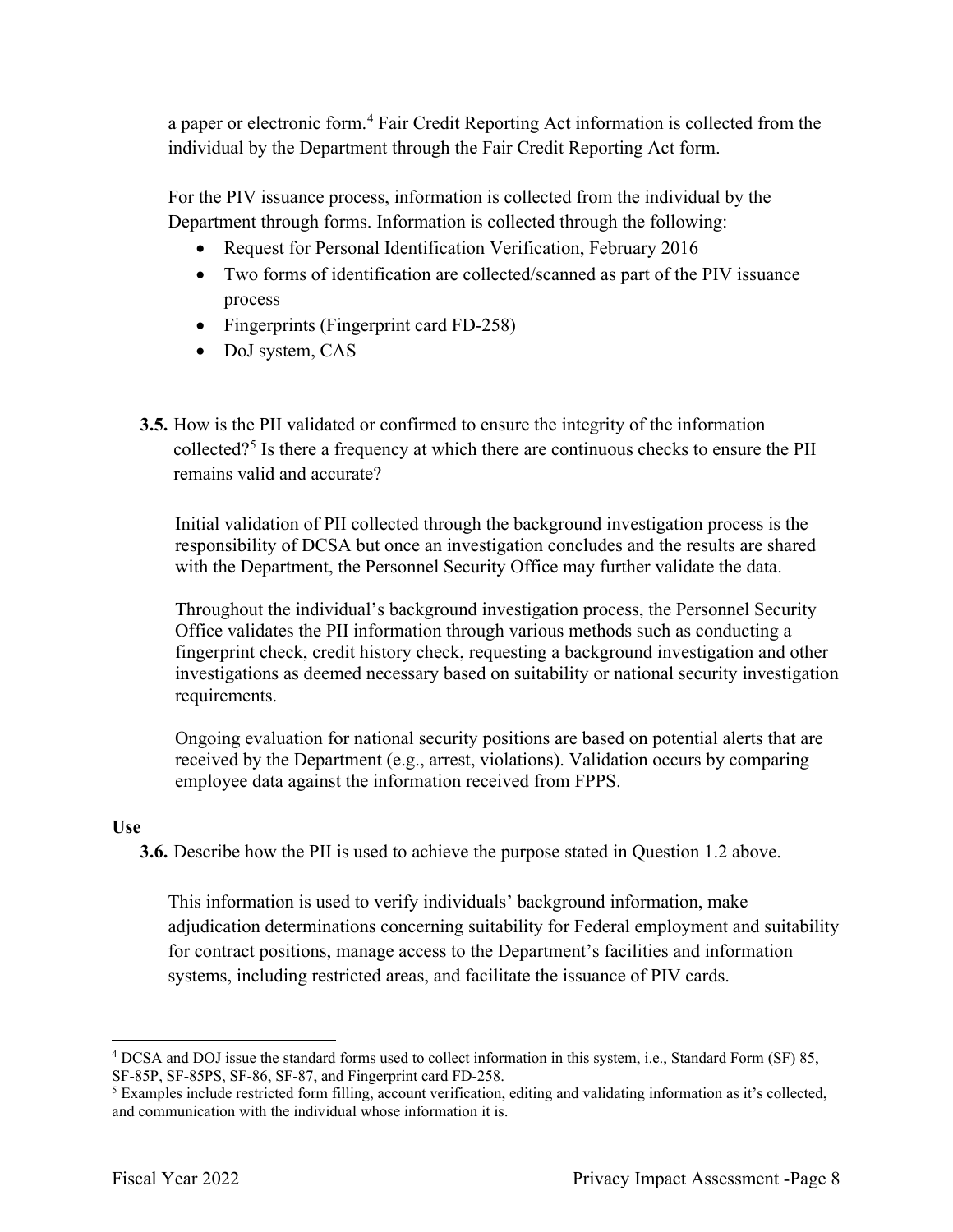prior to deployment or for training employees?<br>No **3.7.** Is the system using PII for testing/researching new applications or information systems

 **3.7.1.** If the above answer is **YES,** what controls are in place to minimize the risk and protect the data?  $\overline{M}$  N/A

## **Social Security Numbers**

*It is the Department's Policy that, in order to collect Social Security Numbers, the System Owner must state the collection is: 1) authorized by law, 2) necessary for an agency purpose, and 3) there is no reasonable alternative.* 

 **3.8.** Does the system collect Social Security Numbers? Note that if the system maintains Social Security Numbers but does not explicitly collect them, answer 3.8.1 to address the purpose for maintaining them.

Yes

**3.8.1.** If the above answer is **YES**, explain the purpose for its collection, and how the SSN will be used.

 $\Box$ N/A

 maintained in the system. SSNs are obtained as a way of verifying the identity of The system collects and maintains SSNs on all individuals whose information is individuals during investigations.

 and is shared with other Federal agencies listed in Question 5.5. The SSN is used to The SSN is disclosed internally within the Department for investigative purposes determine what clearances/investigations exist on individuals or other relevant information available from other Federal agencies. The SSN is disclosed and exchanged with State/local governments to gather investigative data and records through secure tunnels and can only be accessed by authorized personnel.

Specify any alternatives considered in the collection of SSNs and why the alternatives were not selected.

 $\Box$  N/A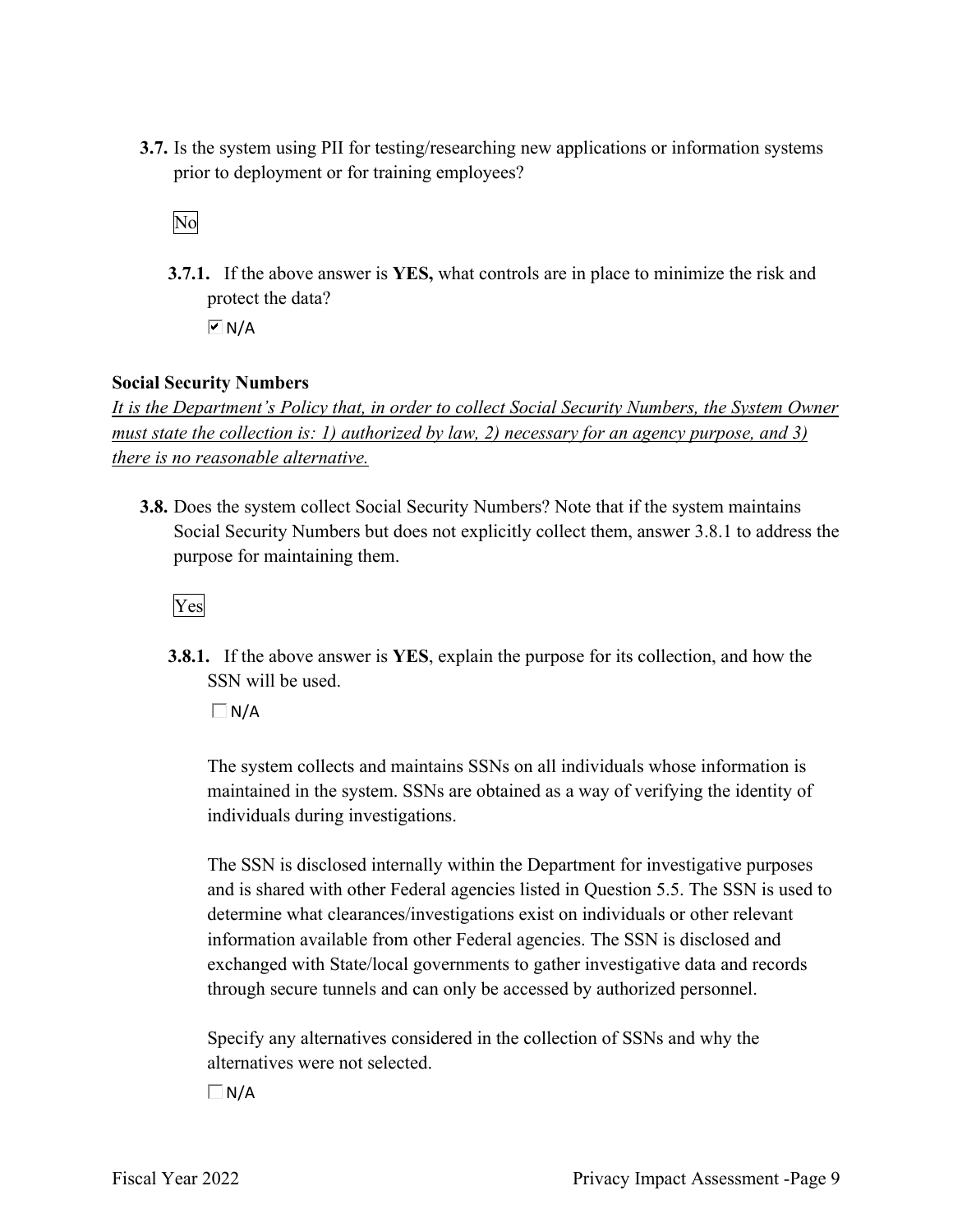considered, but the SSN is needed as part of the background investigation process as SSNs are required for the purposes of the investigations as they are the most reliable method of matching individuals' information with existing records. Since the SSN is a unique identifier, it presents the best method to ensure information collected about an individual pertains to the individual. The SSN is disclosed and exchanged with State/local governments to gather investigative data and records through secure tunnels and can only be accessed by authorized personnel. Alternatives were it is the standard identifier used across multiple entities.

#### **4. Notice**

 its collection (e.g., direct notice, such as a Privacy Act Statement (if applicable) or **4.1.** How does the system provide individuals with notice about the collection of PII prior to public notice, such as a SORN, PIA,)? If notice is not provided, explain why not.

 For the background investigation process, most of the information is collected through the e-Qip process, and notice provided on those forms.

For the credentialing process, a Privacy Act statement is provided on the Department's "Request for Personal Identification Verification" form (please see question 4.2).

In addition, the system provides public notice by publishing a SORN and PIA.

**4.2.** Provide the text of the notice or the link to the webpage where the notice is posted if notice is provided other than by SORN or PIA.

 $\Box$ N/A

 PRIVACY ACT STATEMENT: Department of Education (ED) is authorized to ask for the information requested on this form by Homeland Security Presidential Directive (HSPD)-12, and 31 USC 7701. The information and biometrics collected as part of the Federal identity-proofing program under HSPD-12 are used to verify the personal identity of ED applicants for employment, employees, contractors, and affiliates (such as students or interns) prior to issuing a Department identification credential. The credentials are used to authenticate electronic access requests from ED employees, contractors, and affiliates issued a Department identification credential to gain access to ED facilities and networks (where available) through digital access control systems, as well as to other federal government agency facilities and systems where permitted by law. The information collected on this form is protected by the Privacy Act, 5 USC Section 552(a) and maintained under the authority of 38 USC Section 501 and 38 USC Sections 901-905 in ED system of records.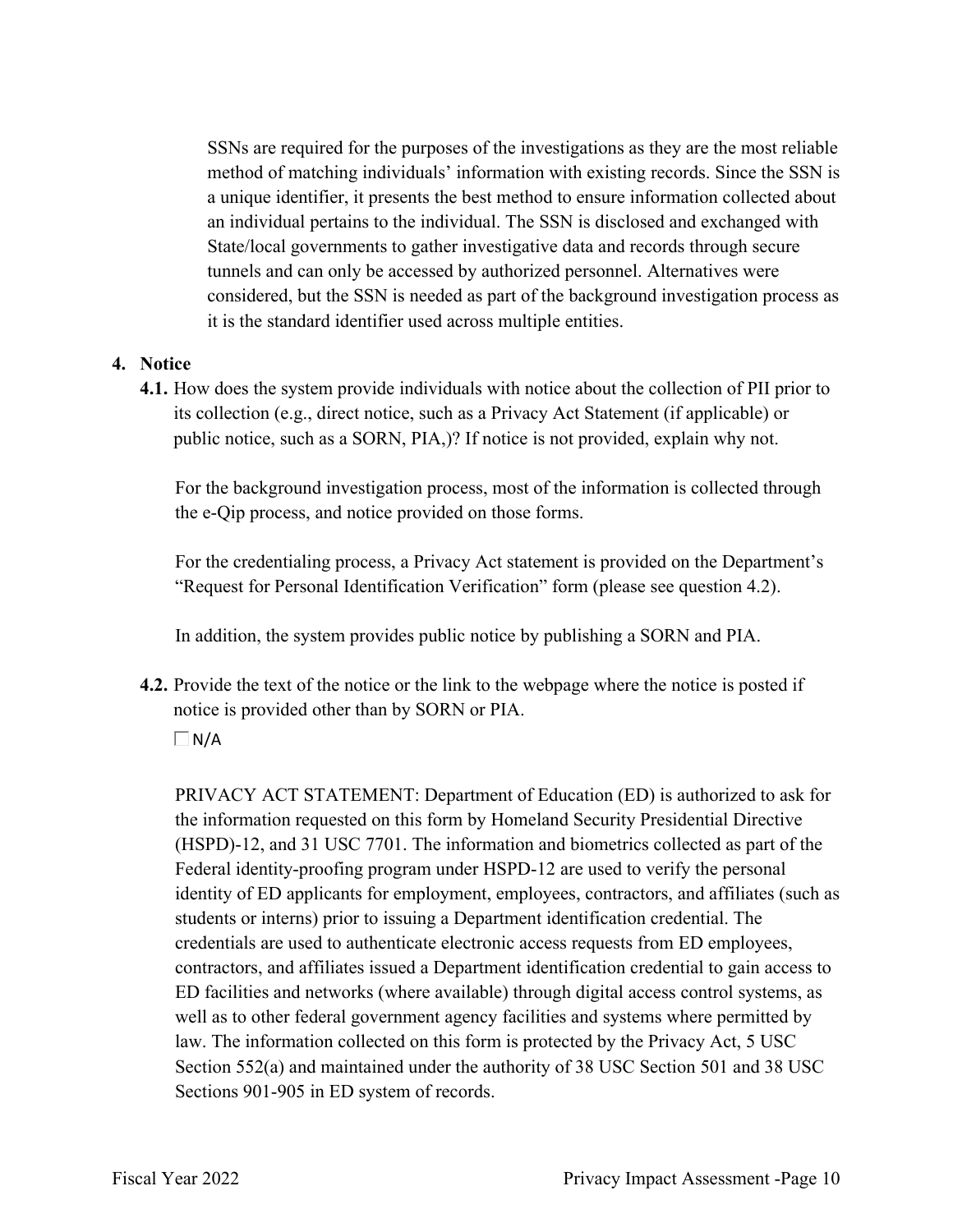provide on this form in accordance with published routine uses, which include but are employee grievance, complaint, or conduct, responding to breach of data, safety and security of Department employees, customers, and facilities. The Privacy Act (5 U.S.C. § 552a(b)) permits ED to disclose the information you not limited to the following: civil or criminal law enforcement, constituent congressional communications initiated at your request, litigation or administrative proceedings, administration of the program, including verification of identity and status, personnel administration by Federal agencies. to contractors performing agency functions, FOIA administration, intelligence activities, employment, benefits, and contracting disclosure,

Failure to provide all of the requested information may result in ED being unable to process your request for a Personal Identity Verification Card (PIV), or denial of issuance of a PIV. If you do not have a PIV, you may not be granted access to ED facilities or networks, which could have an adverse impact on your application to become, or status as, an ED employee, contractor or affiliate where such access is required to perform your assigned duties or responsibilities.

**4.3.** What opportunities are available for individuals to consent to uses (including new uses of previously collected PII), decline to provide PII, or opt out of the project?

 access the Department's facilities and information systems. Individuals may opt to not EDSTAR processes individuals for security approval to work within the Department and provide information; however, if the information is not provided, they will not meet the suitability requirements and will be ineligible for employment at the Department or access to its facilities.

**4.4.** Is the notice referenced in Question 4.1 reviewed and revised when there are changes in the practice, policy, or activities that affect the PII and privacy to ensure that individuals are aware of and can consent to, where feasible, these changes?

Yes

## **5. Information Sharing and Disclosures**

#### **Internal**

 **5.1.** Will PII be shared internally with other ED principal offices? If the answer is **NO**, please skip to Question 5.4.

Yes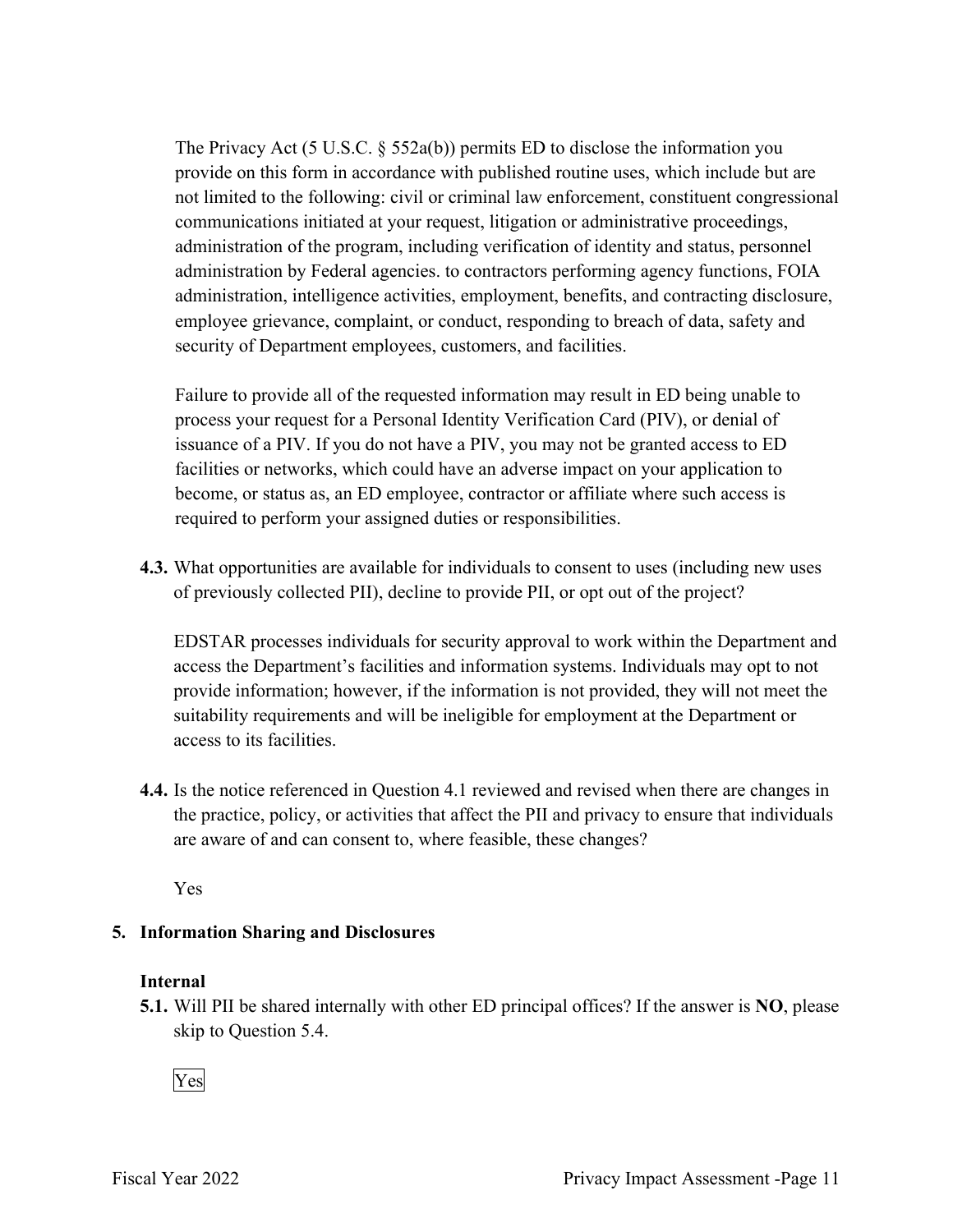#### **5.2.** What PII will be shared and with whom?

 $\Box$ N/A

 Contracting office representatives (CORs) and information system security officers (ISSOs) from other principal offices will have access to EDSTAR's Security Manager to verify information such as investigation or clearance level for system/facility access requests. PII accessed will include identifiers such as name, date of birth, SSN, position, and background investigation status.

 **5.3.** What is the purpose for sharing the specified PII with the specified internal organizations?

 $\Box N/A$ 

The information is accessible to appropriate personnel that require information to verify investigation status or clearance level to determine eligibility for access to information systems and Department physical locations.

## **External**

**5.4.** Will the PII contained in the system be shared with external entities (e.g., another agency, school district, the public, etc.)? If the answer is **NO**, please skip to Question 6.1.

Yes

 **5.5.** What PII will be shared and with whom? List programmatic disclosures only. 6  **Note: If you are sharing Social Security Numbers externally, please specify to whom and for what purpose**.

 $\Box$ N/A

Individual's name, former names, birth date, birthplace, SSN, home address, and phone numbers are shared with DCSA for the background investigation process and fingerprints are submitted to DOJ for criminal checks. If a match is made on a specific record, the information on the violation is provided to the Department.

 **5.6.** What is the purpose for sharing the PII with the specified external entities?  $\Box$ N/A

 $6$  If this information is covered by Privacy Act System of Records Notice (SORN) please list only relevant programmatic disclosures listed under the Routine Uses section.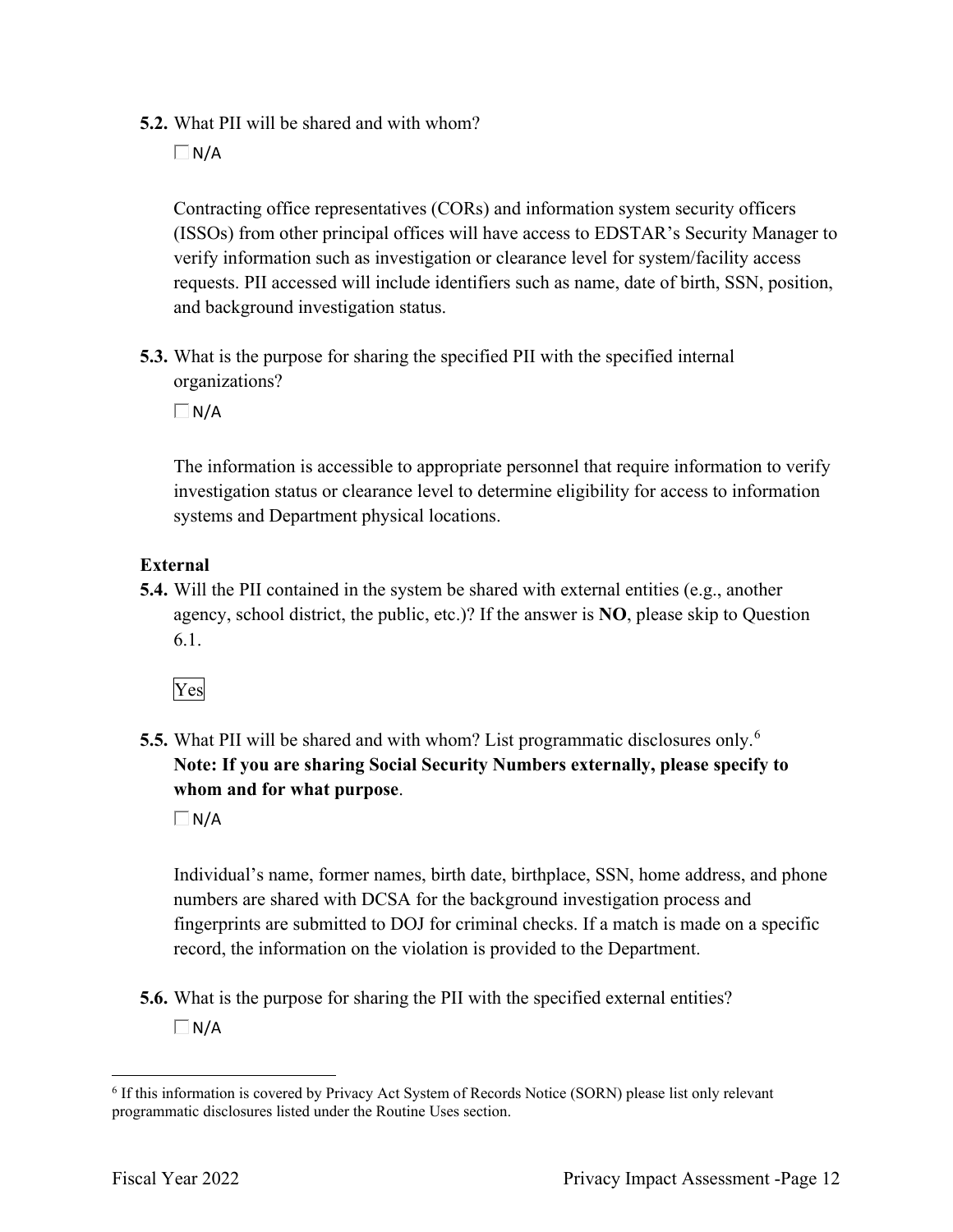PII is shared with DCSA and DOJ to initiate and continuously validate background investigations.

**5.7.** Is the sharing with the external entities authorized?

 $\Box$ N/A Yes

**5.8.** Is the system able to provide and retain an account of any disclosures made and make it available upon request?

 $\Box$ N/A Yes

**5.9.** How is the PII shared with the external entity (e.g., email, computer match, encrypted line, etc.)?

 $\Box N/A$ 

 PIPS. The information is shared with both agencies using encrypted virtual private PII is shared via interconnections EDSTAR has with DOJ and DCSA: eDelivery and network tunnels.

**5.10.** Is the sharing pursuant to a Computer Matching Agreement (CMA), Memorandum of Understanding (MOU), or other type of approved sharing agreement with another agency?

 $\Box$ N/A Yes

**5.11.** Does the project place limitation on re-disclosure?

 $\Box$ N/A No

## **6. Redress**

**6.1.** What are the procedures that allow individuals to access their own information?

 only to the extent that the information is investigatory material compiled solely for the The Secretary has exempted by regulation—in 34 CFR 5b.11(d)—this system of records purpose of determining suitability, eligibility, or qualifications for Federal civilian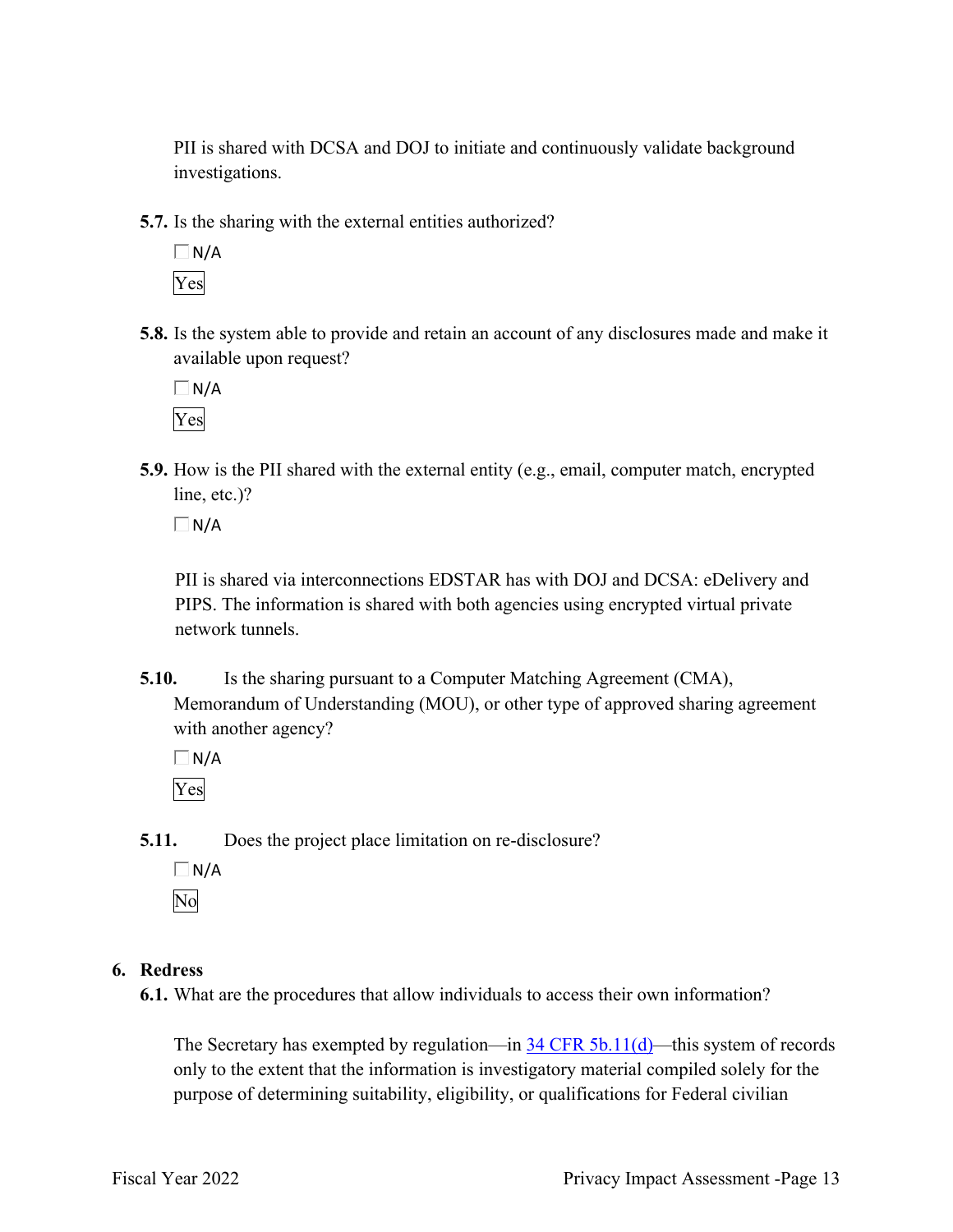employment, Federal contracts, or access to classified information from the following provisions of the Privacy Act pursuant to  $5$  U.S.C.  $552a(k)(5)$ :

- 1)  $5 \text{ U.S.C. } 552 \text{a(c)(3)}$ , regarding access to an accounting of disclosures of records.
- records and correction or amendment of records. 2)  $5 \text{ U.S.C. } 552a(d)(1)$  through  $(4)$  and  $(f)$ , regarding notification of and access to
- 3)  $5 \text{ U.S.C. } 552 \text{a}(e)(4)(G)$  and  $(H)$  regarding inclusion of information in the system notice about procedures for notification, access, and correction of records.

notice about procedures for notification, access, and correction of records.<br>As indicated in 34 CFR 5b.11(f), individuals will be provided access to information in this system, except when, in accordance with the provisions of  $5$  U.S.C.  $552a(k)(5)$ :

- identity of the source would be held in confidence; or 1) The disclosure of such information would reveal the identity of a source who furnished information to the Government under an express promise that the
- 2) The information was obtained prior to September 28, 1975, and the disclosure of such information would reveal the identity of the source under an implied promise that the identity of the source would be held in confidence.

 Although EDSTAR is exempt, an individual may nonetheless request notification of or access to a record in the system.

 If an individual wishes to determine whether a record exists, or wishes to access a system manager and provide his or her name, date of birth, social security number, information is required to ensure the positive identification of the person's record in the record, regarding him or her in this system of records, the individual must contact the signature, and the address to which the record information should be sent. This system. Requests for notification about an individual must meet the requirements of the regulations in 34 CFR 5b.5.

**6.2.** What procedures are in place to allow the subject individual to correct inaccurate or erroneous information?

 If an individual wishes to change the content of a record in the system of records, he or she must contact the system manager with the information described in the response provided in question 6.1, identify the specific item or items to be changed, and provide a written justification for the change, including any supporting documentation. Requests to amend a record must meet the requirements of the regulations in 34 CFR 5b.7.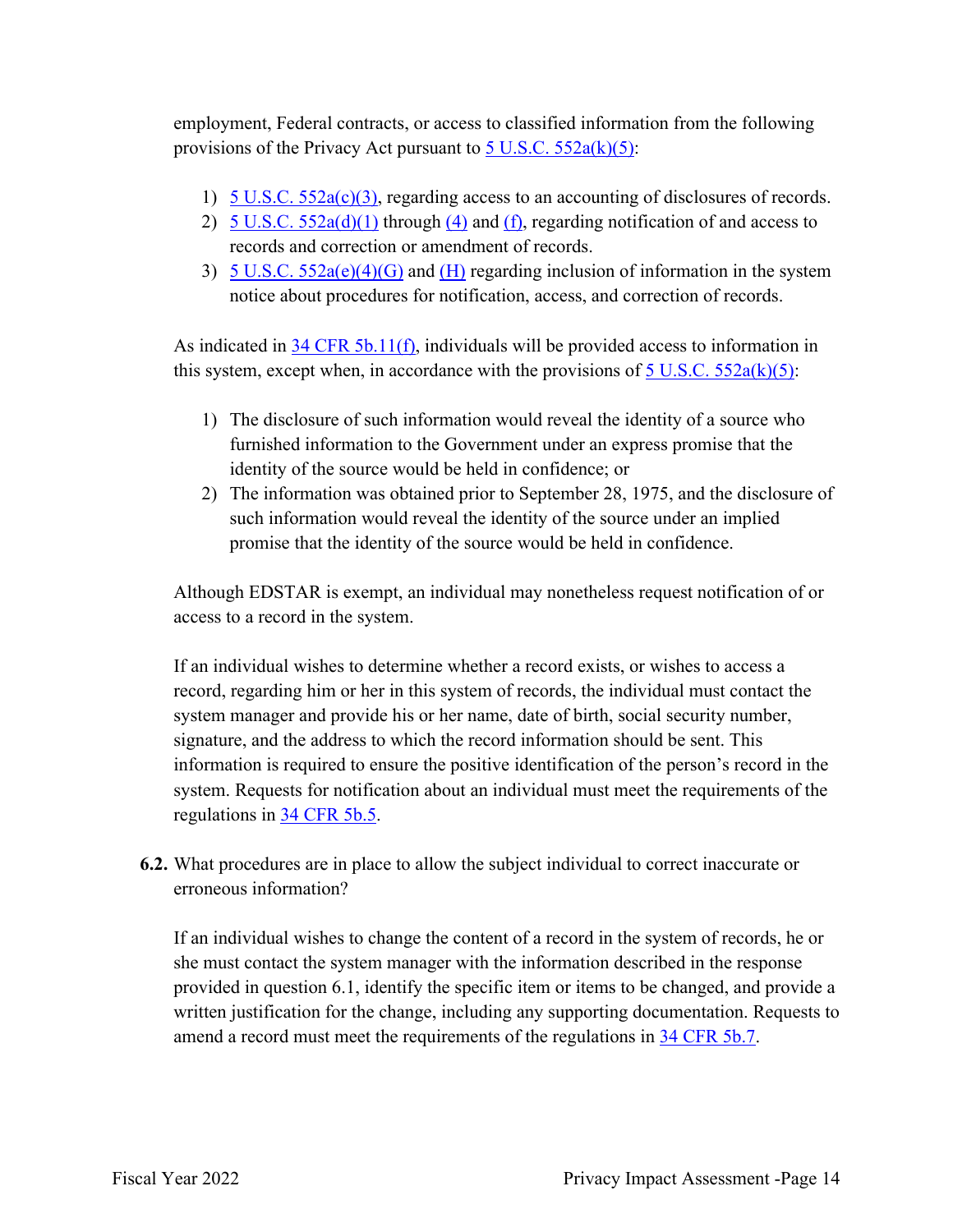**6.3.** How does the project notify individuals about the procedures for correcting their information?

 Individuals are notified of this system's exemption and procedures for correcting information through the publication of this PIA, the SORN referenced in 2.2.1, and through the Department's regulations at  $34$  CFR 5.

## *7.* **Safeguards**

## *If you are unsure which safeguards will apply, please consult with your ISSO.*

 **7.1.** Does the principal office work with their CSO/ISSO to build privacy & security into the system and build privacy extensions to the extent feasible?



**7.2.** Is an Authorization to Operate (ATO) required?

Yes

 **7.3.** Under NIST FIPS Pub. 199, what is the security categorization of the system: **Low, Moderate, or High?** 

 $\Box$ N/A Moderate

 **7.4.** What administrative, technical, and physical safeguards are in place to protect the information?

 (ROB) which users must acknowledge and sign prior to receiving access to the system. EDSTAR is maintained on secure computer servers located in one or more secure network server facilities. Access to EDSTAR is only available to authenticated users utilizing two-factor authentication on the internal Department network who have a valid system user ID and have completed the Annual Cybersecurity and Privacy Awareness Training. The EDSTAR system owner approves all access and roles and responsibilities and ensures all users are provided a copy of the Rules of Behavior

 In accordance with the Federal Information Security Modernization Act of 2014 (FISMA) and Office of Management and Budget (OMB) policy, EDSTAR must receive a signed ATO from a designated Department authorizing official. Security and privacy controls implemented by EDSTAR are comprised of a combination of administrative, physical, and technical controls.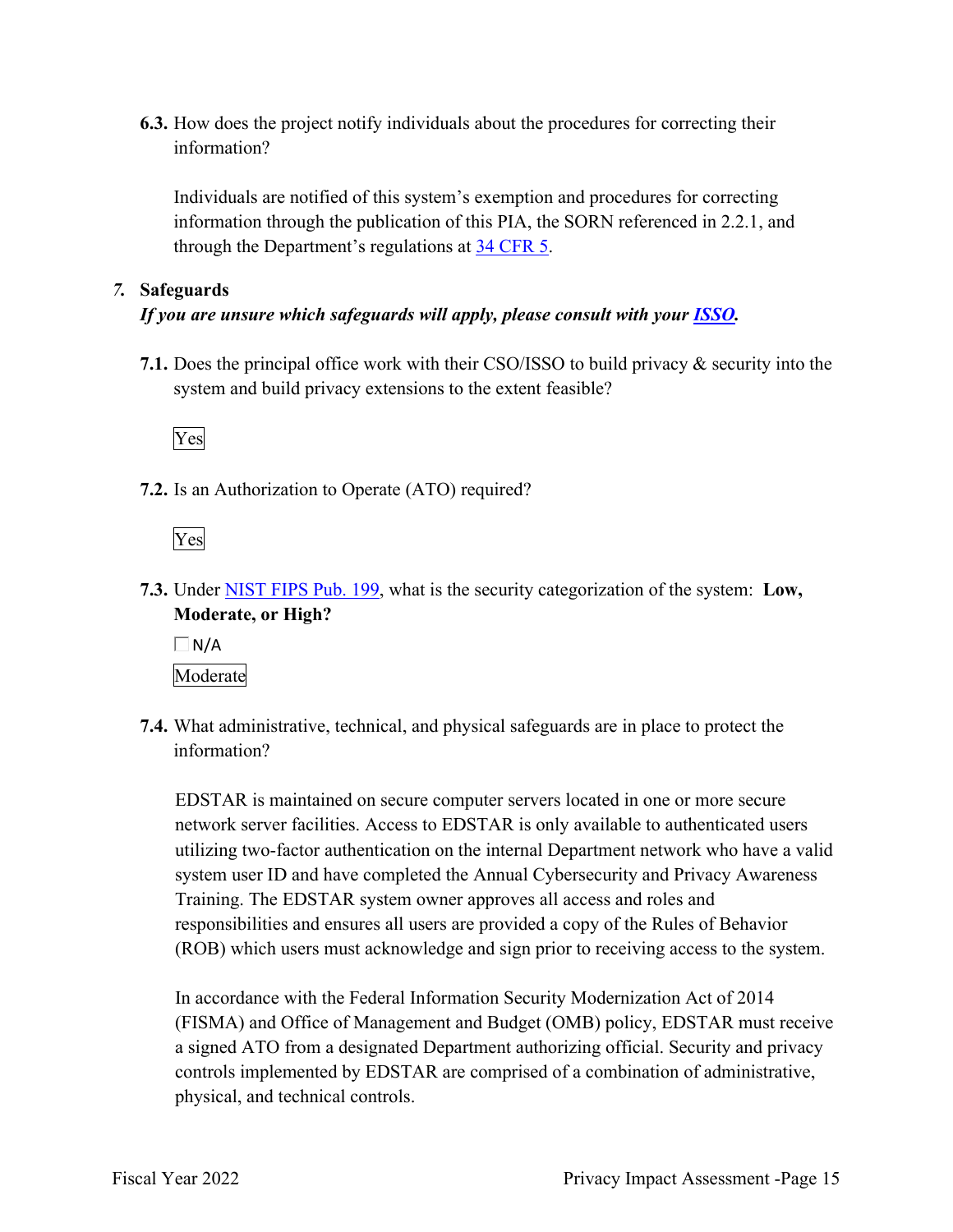The boundaries of EDSTAR are protected by a combination of firewalls, intrusion detection system (IDS), and event monitoring system(s).

Paper records are stored in fire resistant locked file cabinets in locked access-controlled rooms within a secured suite within a Department building.

**7.5.** Is the information in the system appropriately secured in accordance with the IT security requirements and procedures as required by Federal law and policy?



**7.6.** Has a risk assessment been conducted where appropriate security controls to protect against that risk have been identified and implemented?

Yes

 ensure the security controls continue to work properly at safeguarding the PII. **7.7.** Please describe any monitoring, testing or evaluation conducted on a regular basis to

The following tasks are performed to safeguard EDSTAR information:

- Monthly vulnerability scans performed
- Annual contingency plan test performed
- Annual self-assessments conducted; and/or annual security assessments performed by the Department Security Authorization Team
- Annual updates to system security documents
- Annual mandatory Cybersecurity and Privacy Training for employees and contractors
- Monthly Continuous Monitoring is in place with vulnerability scans (RA- 05), hardware/software inventories (CM-08), and configuration management updates (CM-06) are posted to the Department's tracking system

## **8. Auditing and Accountability**

 **8.1.** How does the system owner assess and ensure that the PII is used in accordance with stated practices in this PIA?

 the privacy program on privacy compliance documentation to ensure all information in The system owner periodically reviews information processing and maintains the access control list for who can read/write any PII. The system owner also works directly with